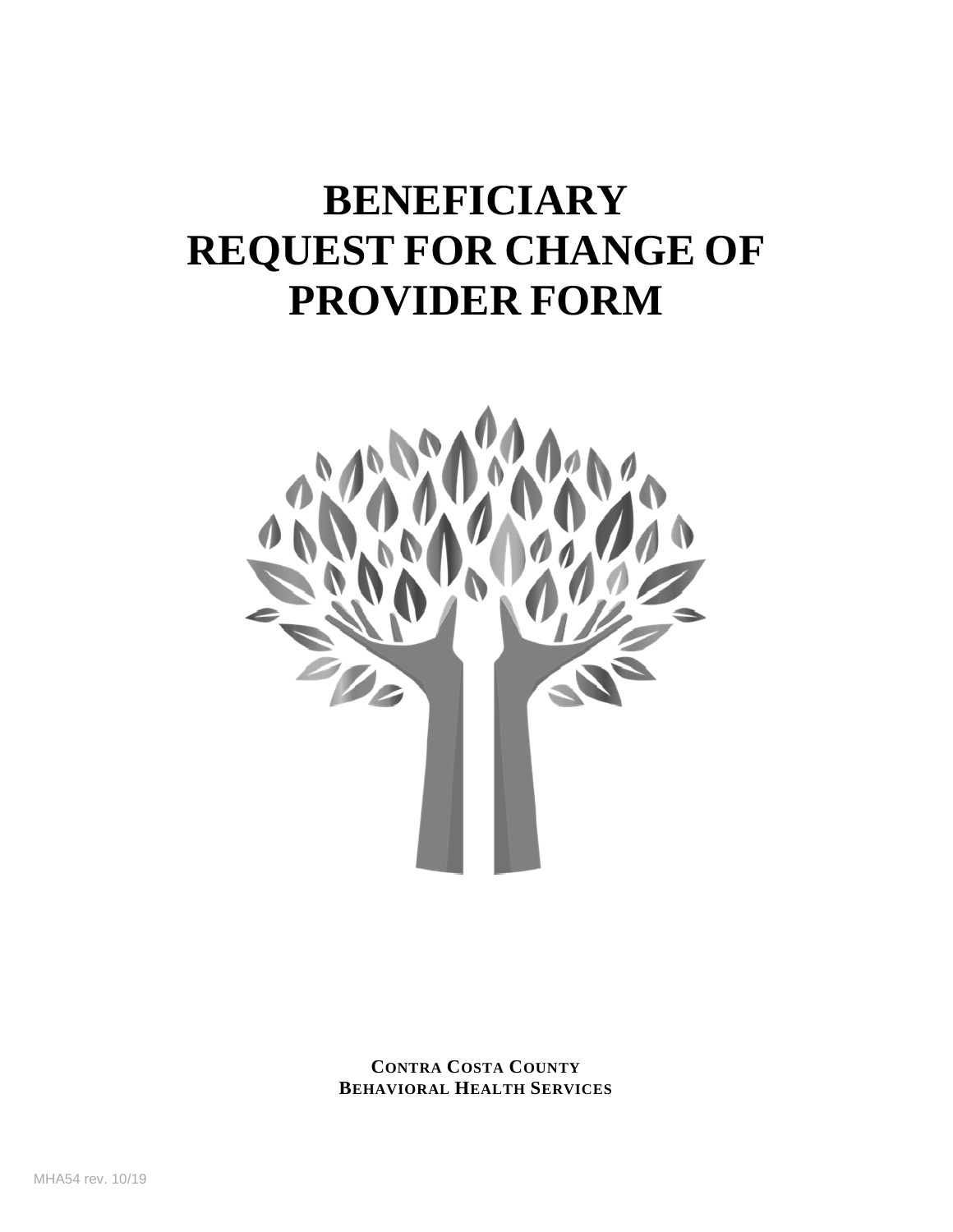## **English**

ATTENTION: If you speak another language, language assistance services, free of charge, are available to you. Call (888) 678-7277 (TTY: 711).

ATTENTION: Auxiliary aids and services, including but not limited to large print documents and alternative formats, are available to you free of charge upon request. Call (888) 678- 7277 (TTY: 711).

## **Español (Spanish)**

ATENCIÓN: Si habla español, tiene a su disposición servicios gratuitos de asistencia lingüística. Llame al (888) 678-7277 (TTY: 711).

## **Tiếng Việt (Vietnamese)**

CHÚ Ý: Nếu bạn nói Tiếng Việt, có các dịch vụ hỗ trợ ngôn ngữ miễn phí dành cho bạn. Gọi số (888) 678-7277 (TTY: 711).

## **Tagalog (Filipino)**

PAUNAWA: Kung nagsasalita ka ng Tagalog, maaari kang gumamit ng mga serbisyo ng tulong sa wika nang walang bayad. Tumawag sa (888) 678-7277 (TTY: 711).

## **한국어 (Korean)**

주의: 한국어를 사용하시는 경우, 언어 지원 서비스를 무료로 이용하실 수 있습니다. (888) 678-7277 (TTY: 711)

번으로 전화해 주십시오.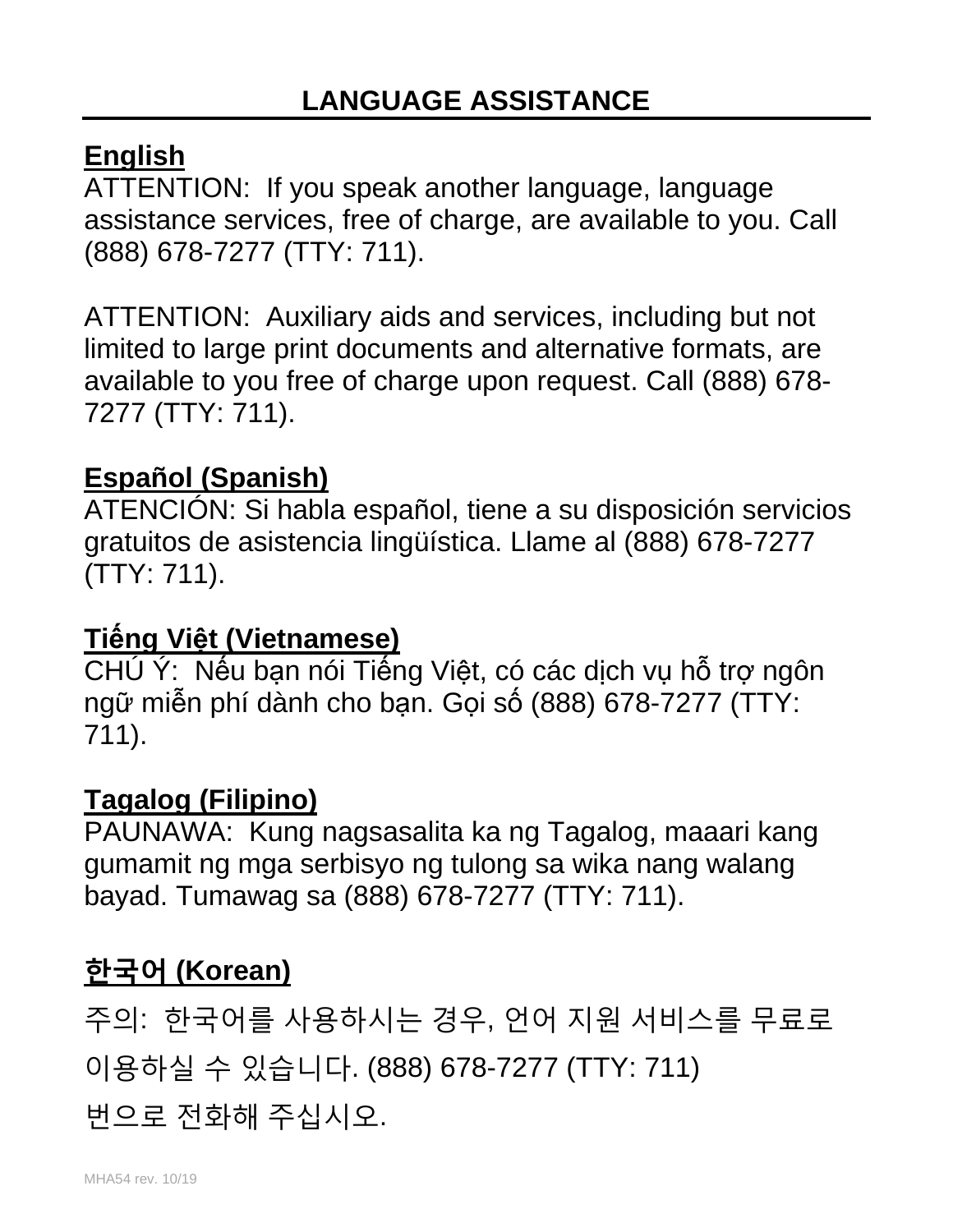## 繁體中文 **(Chinese)**

注意:如果您使用繁體中文,您可以免費獲得語言援助服務。請 致電 (888) 678-7277 (TTY: 711).

## Հայերեն **(Armenian)**

ՈՒՇԱԴՐՈՒԹՅՈՒՆ՝ Եթե խոսում եք հայերեն, ապա ձեզ անվճար կարող են տրամադրվել լեզվական աջակցության ծառայություններ: Զանգահարեք (888) 678-7277 (TTY: 711).

### **Русский (Russian)**

ВНИМАНИЕ: Если вы говорите на русском языке, то вам доступны бесплатные услуги перевода. Звоните (888) 678- 7277 (TTY: 711).

### **(Farsi (**فارسی

**توجھ**: اگر بھ زبان فارسی گفتگو می کنید، تسھیلات زبانی بصورت رایگان برای شما فراھم می باشد با (711 :TTY (678-7277) 888 (تماس بگیرید.

## 日本語 **(Japanese)**

注意事項:日本語を話される場合、無料の言語支援をご利用い ただけます。(888) 678-7277 (TTY: 711) まで、お電話にてご 連絡ください。

#### **Hmoob (Hmong)**

LUS CEEV: Yog tias koj hais lus Hmoob, cov kev pab txog lus, muaj kev pab dawb rau koj. Hu rau (888) 678-7277 (TTY: 711).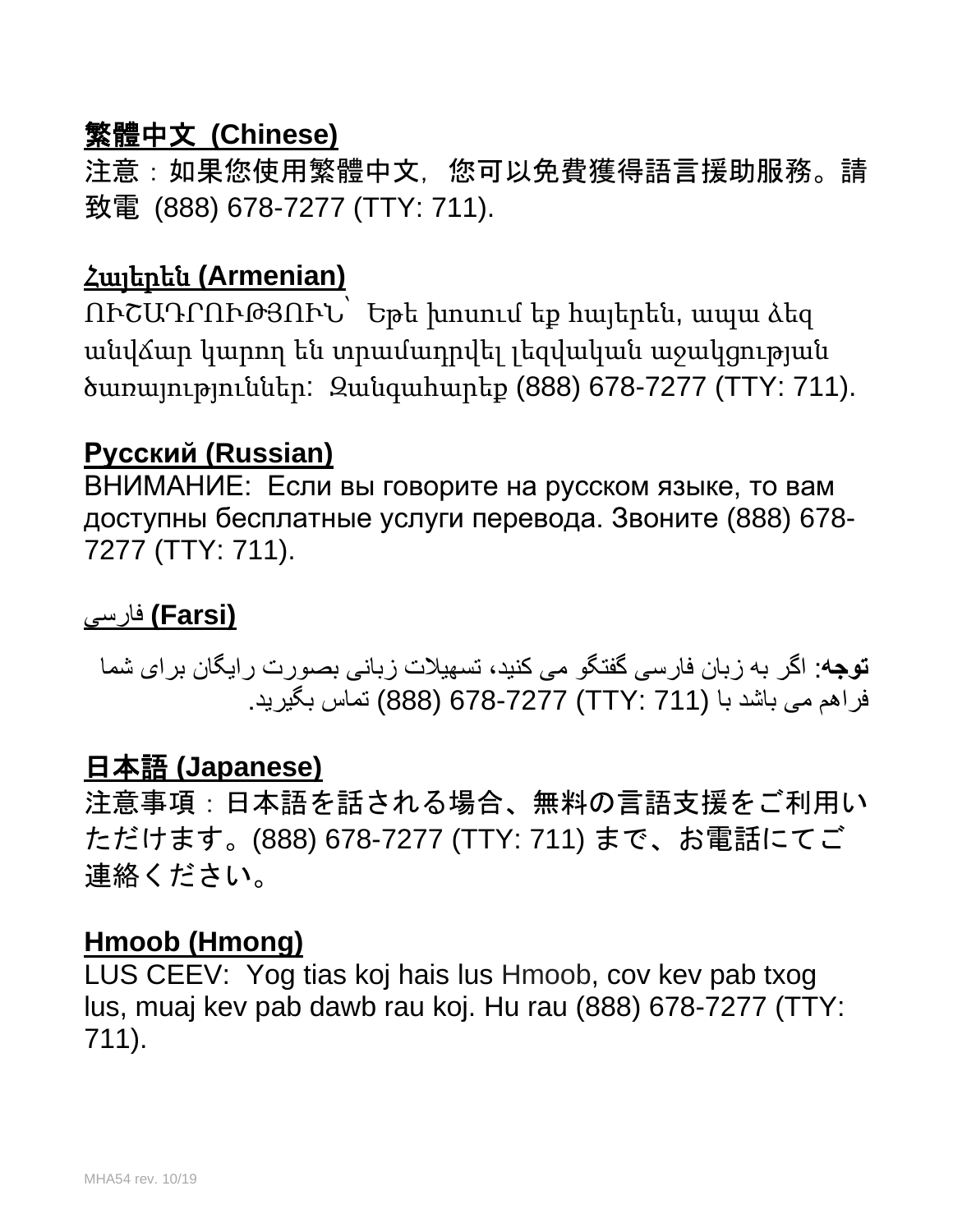## ਪੰ ਜਾਬੀ **(Punjabi)**

ਧਿਆਨ ਦਿਓ :ਜੇ ਤੁਸੀਂ ਪੰਜਾਬੀ ਬੋਲਦੇ ਹੋ ,ਤਾਂ ਭਾਸ਼ਾ ਵਿੱਚ ਸਹਾਇਤਾ ਸੇਵਾ ਤੁਹਾਡੇ ਲਈ ਮੁਫਤ ਉਪਲਬਧ ਹੈ। (888) 678-7277 (TTY: 711)' ਤੇ ਕਾਲ ਕਰੋ।

## **(Arabic (العربیة**

ملحوظة: إذا كنت تتحدث اذكر اللغة، فإن خدمات المساعدة اللغویة تتوافر لك بالمجان. اتصل برقم 678-7277 (888) رقم ھاتف الصم والبكم: 711

## **�हंद� (Hindi)**

ध्यान दे: यदि आप हिंदी बोलते हैं तो आपके लिए मुफ्त में भाषा सहायता सेवाएं उपलब्ध हैं। (888) 678-7277 (TTY: 711) पर कॉल करें।

## **ภาษาไทย (Thai)**

เรียน: ถ้าคุณพูดภาษาไทยคุณสามารถใช้บริการช่วยเหลือทางภาษาได้ฟรี โทร (888) 678- 7277 (TTY: 711).

## <u>ខ្មែរ (Cambodian)</u>

្របយ័គ្នះ ររ សើ ៑នងាអ្នកនិយាយ ភាសាខ្មែ ុ រសវាជំនួយមននកភាសា រោយមីនគិតុួួួន គិអាចមានសំរា ់ ់ររ អ្េ៑េ នក។ ចូ ទូ ស័ព្ទ (888) 678-7277 (TTY: 711)។

## ພາສາລາວ **(Lao)**

ໄປດຊາບ: ຖ້າວ່າ ທ່ານເວົາພາສາ ລາວ, ່ ່ ້ ການບໍລິການຊ່ວຍເຫຼືອດ້ານພາສາ, ໂດຍບໍ່ເສັ້ງຄ່າ, ແມ່ນມີພ້ອມໃຫ້ທ່ານ. ໂທຣ (888) 678-7277 (TTY: ັ ່ ່ ີ ່ 711).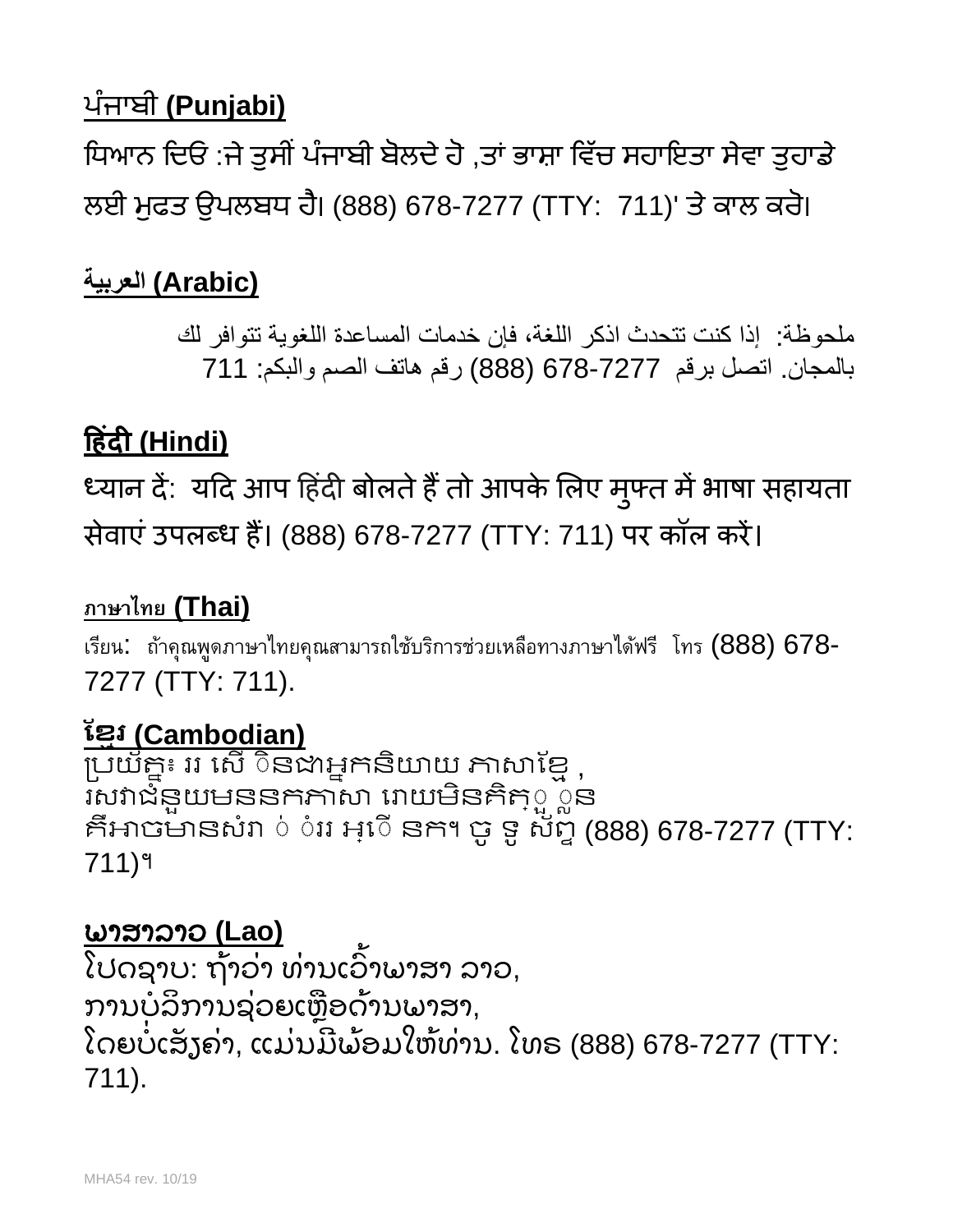#### **What is a Grievance?**

A grievance is an expression of unhappiness about anything regarding your specialty mental health or DMC substance use disorder services that are not one of the problems covered by the appeal and State Hearing processes.

#### **The Grievance Process**

You can file a grievance anytime with the Contra Costa Mental Health Plan (MHP) or Drug Medi-Cal Organized Delivery System (DMC-ODS) if you are unhappy with the specialty mental health or substance use disorder services you are receiving from these plans or have another concern regarding them.

To get help with a grievance, you may contact any staff at your program, the Access Line at (888) 678-7277, Behavioral Health Services' Office of Quality Improvement at (925) 957-5160 or the Grievance Advocate at (925) 293-4942. The Contra Costa MHP or DMC-ODS will provide selfaddressed envelopes at all the providers' sites for you to mail in your grievance. If you do not have a self-addressed envelope, you may mail your grievance directly to the address on this form. Grievances can be filed orally or in writing. Oral grievances do not have to be followed up in writing.

#### **The State Hearing Process**

The Contra Costa MHP and DMC-ODS must make a decision about your grievance within 90 calendar days from the date you filed your grievance. The timeframes for making a decision may be extended by up to 14 calendar days if you request an extension, or if the Behavioral Health Services believes that there is a need for additional information and that the delay is for your benefit. An example of when a delay might be for your benefit is when the Contra Costa MHP or DMC-ODS believes it might be able to resolve your grievance if they have more time to get information from you or other people involved. You can file for a State Hearing if your grievance wasn't resolved in time.

A State Hearing is an independent review conducted by the California Department of Social Services to ensure you receive the specialty mental health or substance use disorder services to which you are entitled under the Medi-Cal program.

You can request a State Hearing directly from the California Department of Social Services by writing to:

*California Department of Social Services State Hearings Division P.O. Box 944243, Mail Station 9-17-37 Sacramento, CA 94244-2430*

You can also call 1-800-743-8525 (TDD 1-800-952-8349) or a Grievance Advocate at (925) 293-4942.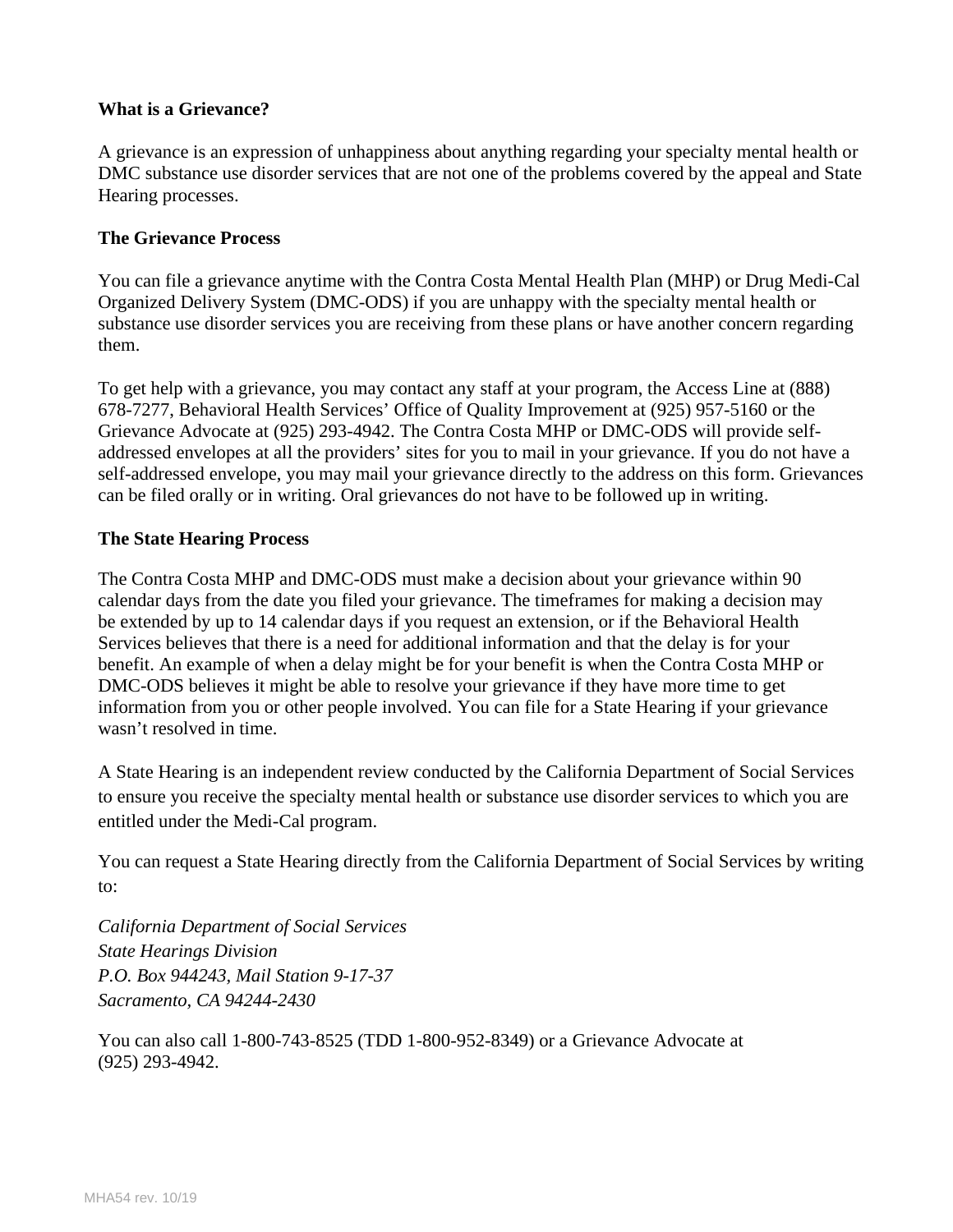

**REQUEST FOR CHANGE OF PROVIDER**

CONTRA COSTA COUNTY BEHAVIORAL HEALTH SERVICES ADMINISTRATION 1340 Arnold Dr., Suite 200 Martinez, California 94553 Ph (925) 957-5160 Fax (925) 957-5156

If you have been unable to resolve a problem with your service provider by speaking directly to them or the supervisor of the program where you are receiving care, then you may request a change of a service provider by completing this form and giving it to the receptionist. The program supervisor will review your request and will notify you of his/her decision within ten (10) working days. For mental health, if you are a Medi-Cal beneficiary seeing an individual provider in the community who is not part of a county network of clinics, call the Behavioral Health Access Line at 1(888) 678-7277. Submitting a request does not guarantee that they will change your provider. If you disagree with the decision, you may file a formal grievance.

DATE

Date Received\_

TO: PROVIDER/PROGRAM SUPERVISOR

FROM: \_\_\_\_\_\_\_\_\_\_\_\_\_\_\_\_\_\_\_\_\_\_\_\_\_\_\_\_\_\_\_\_\_\_\_\_\_\_\_\_\_\_\_\_\_\_\_\_\_\_\_\_\_\_\_\_\_\_\_\_\_\_\_\_\_\_\_\_\_\_\_\_\_\_\_\_

(Beneficiary Name)

 **\_\_\_\_\_\_\_\_\_\_\_\_\_\_\_\_\_\_\_\_\_\_\_\_\_\_\_\_\_\_\_\_\_\_\_\_\_\_\_\_\_\_\_\_\_\_\_\_\_\_\_\_\_\_\_\_\_\_\_\_\_\_\_\_\_\_\_\_\_\_\_\_\_\_\_\_** (Parent or Guardian if request is by or for a child or youth)

I request a change in my Current Provider

(Please print name of current provider)

for the following reasons: (add additional pages as needed)

Check One  $\Box$  I have discussed my concerns with this provider.

 $\Box$  I have **NOT** discussed my concerns with this provider.

\_\_\_\_\_\_\_\_\_\_\_\_\_\_\_\_\_\_\_\_\_\_\_\_\_\_\_\_\_\_\_\_\_\_\_\_\_\_\_\_\_\_\_\_\_\_\_\_\_\_\_\_\_\_\_\_\_\_\_\_\_\_\_\_\_\_\_\_\_\_\_\_\_\_\_\_\_\_\_\_\_\_\_

I understand serious consideration will be given to this request and that I can expect a response within ten (10) working days.

\_\_\_\_\_\_\_\_\_\_\_\_\_\_\_\_\_\_\_\_\_\_\_\_\_\_\_\_\_\_\_\_\_\_\_\_\_\_\_\_\_\_\_\_\_\_\_\_\_\_\_\_\_\_\_\_\_\_\_\_

Respond to me by phone:

(Area Code and Telephone number)

or by mail: \_\_\_\_\_\_\_\_\_\_\_\_\_\_\_\_\_\_\_\_\_\_\_\_\_\_\_\_\_\_\_\_\_\_\_\_\_\_\_\_\_\_\_\_\_\_\_\_\_\_\_\_\_\_\_\_\_\_\_\_

(Street Address)

(City, State, Zip Code)